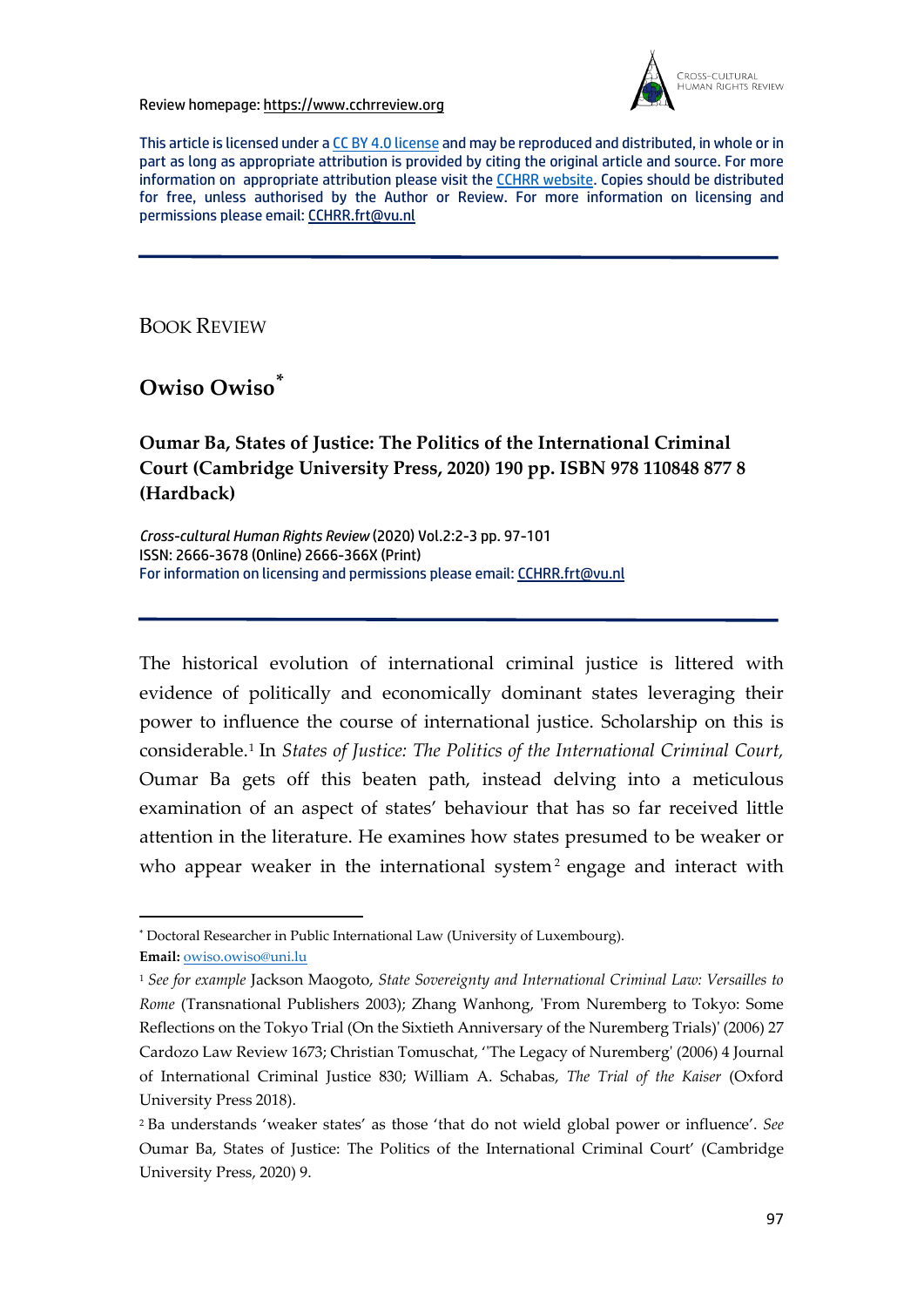## Owiso Owiso

international criminal justice, specifically how some of these states have strategically instrumentalised the International Criminal Court ('ICC' or 'the Court') to serve their domestic political and security interests, or at least those of their public elite. Using empirical evidence painstakingly gathered from ICC situation countries, the Court and other stakeholders, Ba exposes inconsistencies in practice, strategic interpretations and application by both the Court and states, and the politicisation of the Court by 'weaker' states. He does this by focusing on the use of the ICC's trigger mechanisms – self-referrals, the Prosecutor's *propriou motu* powers and UN Security Council referrals – as well as attendant issues of complementarity, state co-operation and compliance.

To argue that the Court is a political agent and actor as Ba does is not necessarily to say that its judicial functions are driven by political considerations. Rather, it is to say that being an inter-governmental organisation established by states through a political process, the Court is set against the backdrop of a political arena in which intra-state and inter-state politics will inevitably have an impact on its work. This is further exacerbated by the fact that even though the Court is exclusively concerned with individual criminal responsibility, there is almost always an element of state responsibility lurking in the background of international crimes, either in the form of state failure or state complicity. As Ba has convincingly demonstrated, the Court's positioning within a political environment has been exploited by state actors in 'weaker' states to instrumentalise some of the Court's judicial functions. While acknowledging the Court's role in 'push[ing] the boundaries of international law'3 through its jurisprudence and, to a limited extent, in spurring states to action in strengthening international criminal justice at national and regional levels, the book ultimately challenges the post-Nuremberg narrative of international criminal justice's unmitigated progress and seamless norm diffusion. It also challenges the common belief of 'weaker' states as passive recipients of international (criminal) justice and debunks the myth of the ICC

<sup>&</sup>lt;sup>3</sup> Oumar Ba, States of Justice: The Politics of the International Criminal Court' (Cambridge University Press, 2020) 160.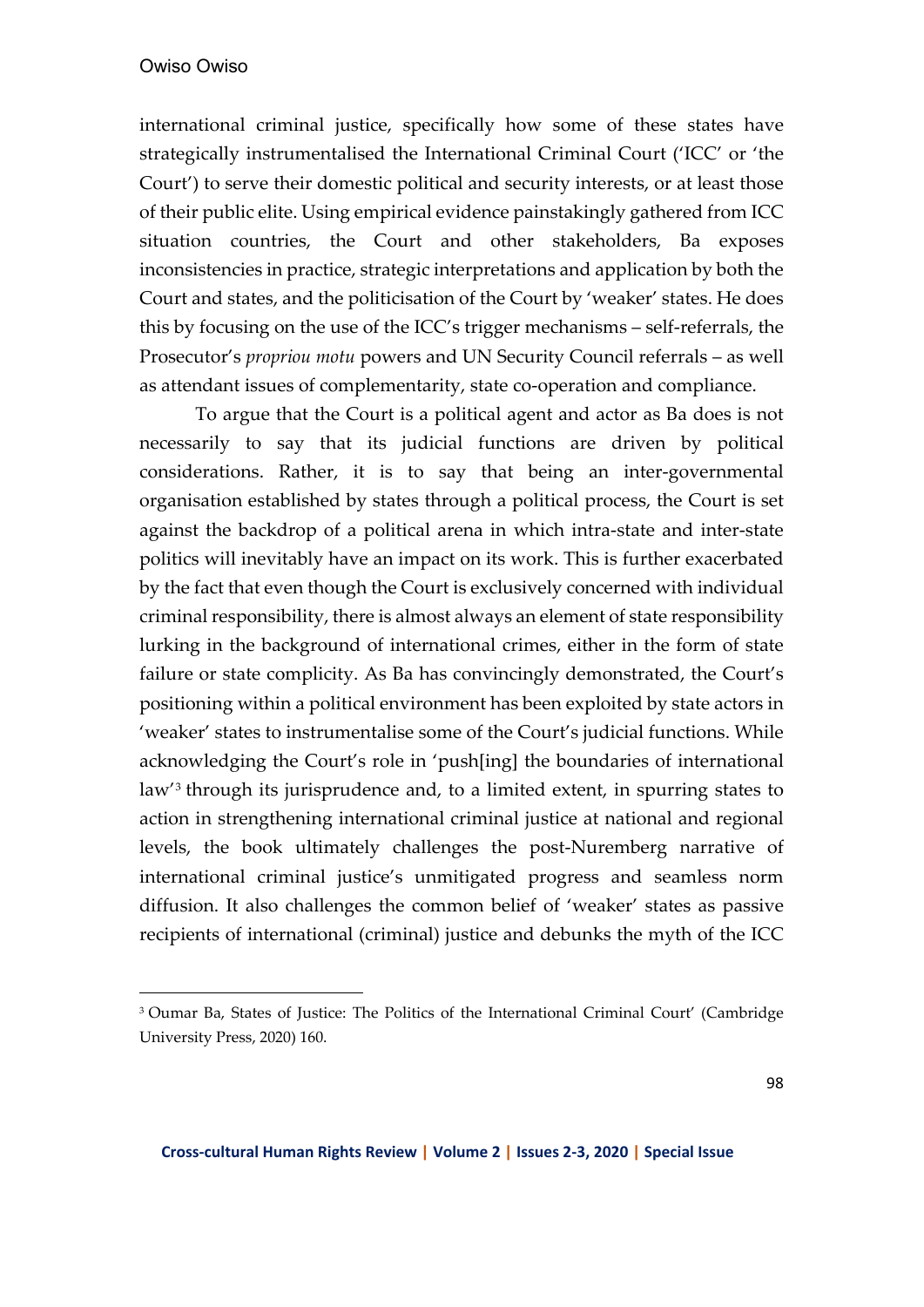as an omnipotent and apolitical institution. With this bold book, 'Ba is coming for our [international criminal justice] fairy tales',<sup>4</sup> as Kelly-Jo Bluen observed.

It is not all doom and gloom, however. Ba leaves the reader with some hope, even if it be just a glimmer, as well as some tough questions. Ba argues that the Court's continued relevance will depend on an honest acknowledgment of its positionality in the global political arena and on a modest and realistic assessment of its ambitions and abilities. Ba then invites the reader to have in mind the Court's uninspiring track record of almost two decades when pondering the future of the Court specifically and of international criminal justice generally. Taking Ba's advice, perhaps one may take comfort in the fact that the Assembly of State Parties (ASP) commissioned a review of the Court in 2019 'with a view to making concrete, achievable and actionable recommendations aimed at enhancing the performance, efficiency and effectiveness of the Court and the Rome Statute system as a whole'.5 This review was occasioned by what the ASP referred to as 'multifaceted challenges facing the [Court]'.<sup>6</sup> This culminated in the Independent Expert Review (IER) report published on 30 September 2020, <sup>7</sup> barely two months after the publication of Ba's book. While it is evident from the report that some of the challenges that the Court faces are partly as a result of its failure to appreciate its political ecosystem, as Ba's research reveals, the report nonetheless skirts around the issue of politicisation revealed in Ba's research. Considering the failure of the IER report – the first major attempt at a comprehensive independent review of the Rome Statute system – to confront

<sup>4</sup> Kelly-Jo Bluen, 'States of Justice Symposium: States of Justice, Cascade Scientism, and Snow White in The Hague' 19 August 2020 http://opiniojuris.org/2020/08/19/states-of-justicesymposium-states-of-justice-cascade-scientism-and-snow-white-in-the-hague/ accessed 19 August 2020.

<sup>5</sup> Resolution ICC-ASP/18/Res.7 (6 December 2019), para 6.

<sup>6</sup> Resolution ICC-ASP/18/Res.7 (6 December 2019), preamble.

<sup>7</sup> Independent Expert Review of the International Criminal Court and the Rome Statute System, Final Report (30 September 2020) https://asp.icc-cpi.int/iccdocs/asp\_docs/ASP19/IER-Final-Report-ENG.pdf accessed 30 September 2020.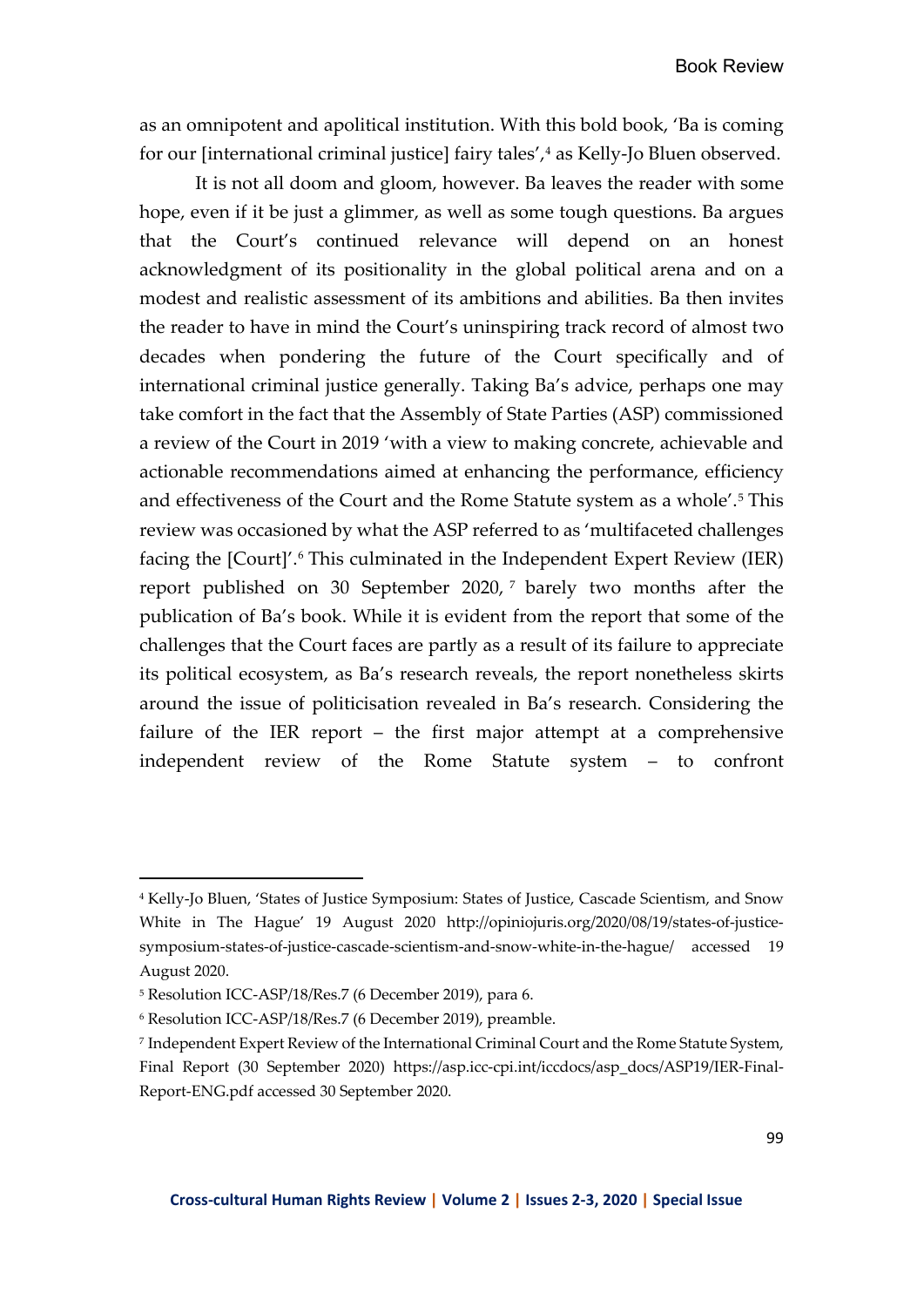instrumentalisation of the Court by (weaker) states, $8$  one wonders whether a major opportunity for course-correction has been missed; and whether the international criminal justice project as currently conceived is so fundamentally flawed as to be irredeemable even by the kind of reform recommended in the IER report.

I have argued elsewhere that, 'an assessment of the ICC's performance should have in mind the extent and limits of its legal powers … [and should be] based on the legal possibilities under the [Rome Statute] and general standards of international criminal justice'.9 It is therefore refreshing to observe that while pointedly analysing the behaviour of 'weaker' states in their interaction with the ICC, Ba has taken particular care not to veer off the realm of legal possibility under the Rome Statute system. In summary, Ba's pointed research is a clarion call to the Court, particularly the Office of the Prosecutor, to take a long and hard look in the mirror and engage in honest introspection. It is also an indication to stakeholders that perhaps the all-too-common rosetinted view of the Court is a counter-productive narrative that only serves to entrench an international criminal justice echo-chamber in which genuine, effective and non-partisan justice is impossible to deliver. The kind of introspection and humble acknowledgment of the Court's political environment that the book calls for $10$  may not necessarily guarantee that states will no longer strategically instrumentalise the Court. However, it may equip the Court with the requisite skills to navigate its complex political ecosystem

<sup>&</sup>lt;sup>8</sup> A review of the Rome Statute was undertaken by states at the Review Conference held in Kampala, Uganda in 2010. However, this was a review led by the ASP and was less comprehensive compared to the IER which is an independent expert-led review.

<sup>9</sup> Owiso Owiso, 'Distant Justice Symposium: Phil Clark's "Distant Justice" – A Wake-Up Call for the International Criminal Court or a Case for Managing Expectations?' 01 October 2019 http://opiniojuris.org/2019/10/01/distant-justice-symposium-phil-clarks-distant-justice-awake-up-call-for-the-international-criminal-court-or-a-case-for-managing-expectations/ accessed 17 August 2020.

<sup>10</sup> *See also* Julie Fraser and Brianne McGonigle Leyh (eds), *Intersections of Law and Culture at the International Criminal Court* (Edward Elgar 2020) where the various authors also call for introspection.